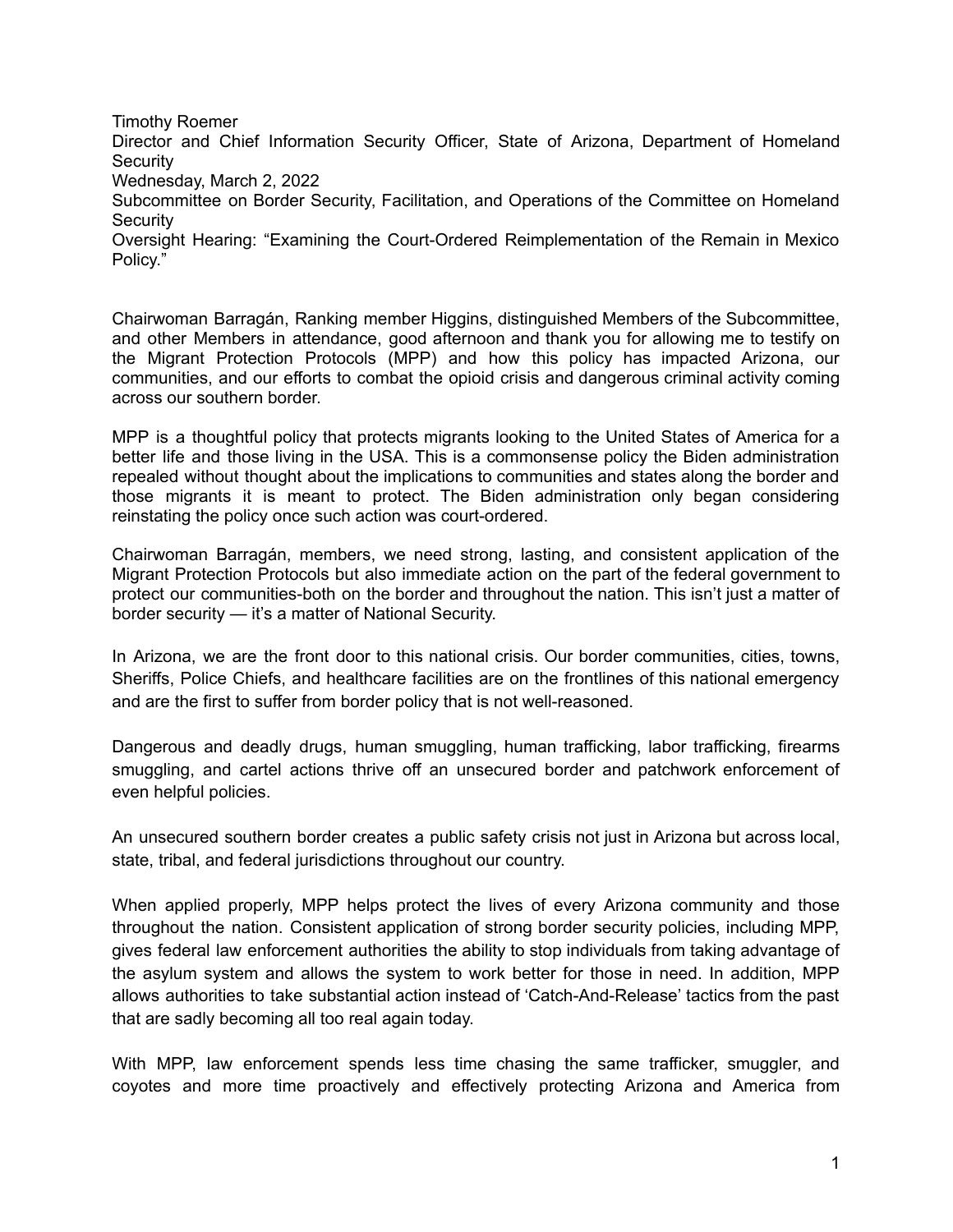dangerous drugs and transnational criminal organizations who continue to profit off vulnerable populations.

Policies like MPP and Title 42 kept the situation at the border under control. Unfortunately, the Biden administration's reversal of these policies chipped away at the progress made securing the border under the previous administration to make a political statement while putting public safety at risk.

Meanwhile, we all saw a record number of drug overdose deaths nationwide in 2021. The Center for Disease Control and Prevention reports over 100,306 drug overdose deaths in our country last year. This is a 28.5% increase from the previous year. Furthermore, the data shows that estimated opioid overdose deaths increased to 75,673 in the 12 months ending in April 2021, up from 56,064 the year before. Overdose deaths from synthetic opioids, primarily fentanyl, and psychostimulants such as methamphetamine, also increased in the 12 months ending in April 2021. Cocaine deaths increased as well.

As Governor Ducey has said, "These drugs are slipping through the cracks and into the bloodstream of our communities."

In 2021, the DEA seized more than 9.5 million pills in Arizona, a substantial increase from the six million they seized in 2020.

In December 2021, the DEA, Scottsdale Police, and the Arizona Attorney General's Office worked to seize more than 1.7 million pills in a two-month-long drug bust investigation.

In a separate operation in December, the Arizona Department of Public Safety Troopers seized over 664 pounds of methamphetamine and 37 pounds of fentanyl. Troopers seized these drugs along smuggling routes between southern Arizona and Phoenix. These drugs were being smuggled to Phoenix to be then sold nationwide. The street value of the drugs seized during the operation is over \$5.1 million.

The cartels use America as a business venture and continue to capitalize on federal policies and an insecure border.

Arizona ranchers, farmers, law enforcement, victim services, non-profit organizations, community members, local leaders, and elected officials in our communities and state are all impacted by the migrant population. MPP and border security is not an immigration issue but a humanitarian issue.

Transnational criminal organizations routinely treat vulnerable humans as transactional and reusable goods. Therefore, having a patchworked and mismanaged approach to border security policy, including MPP, is not only insufficient but irresponsible.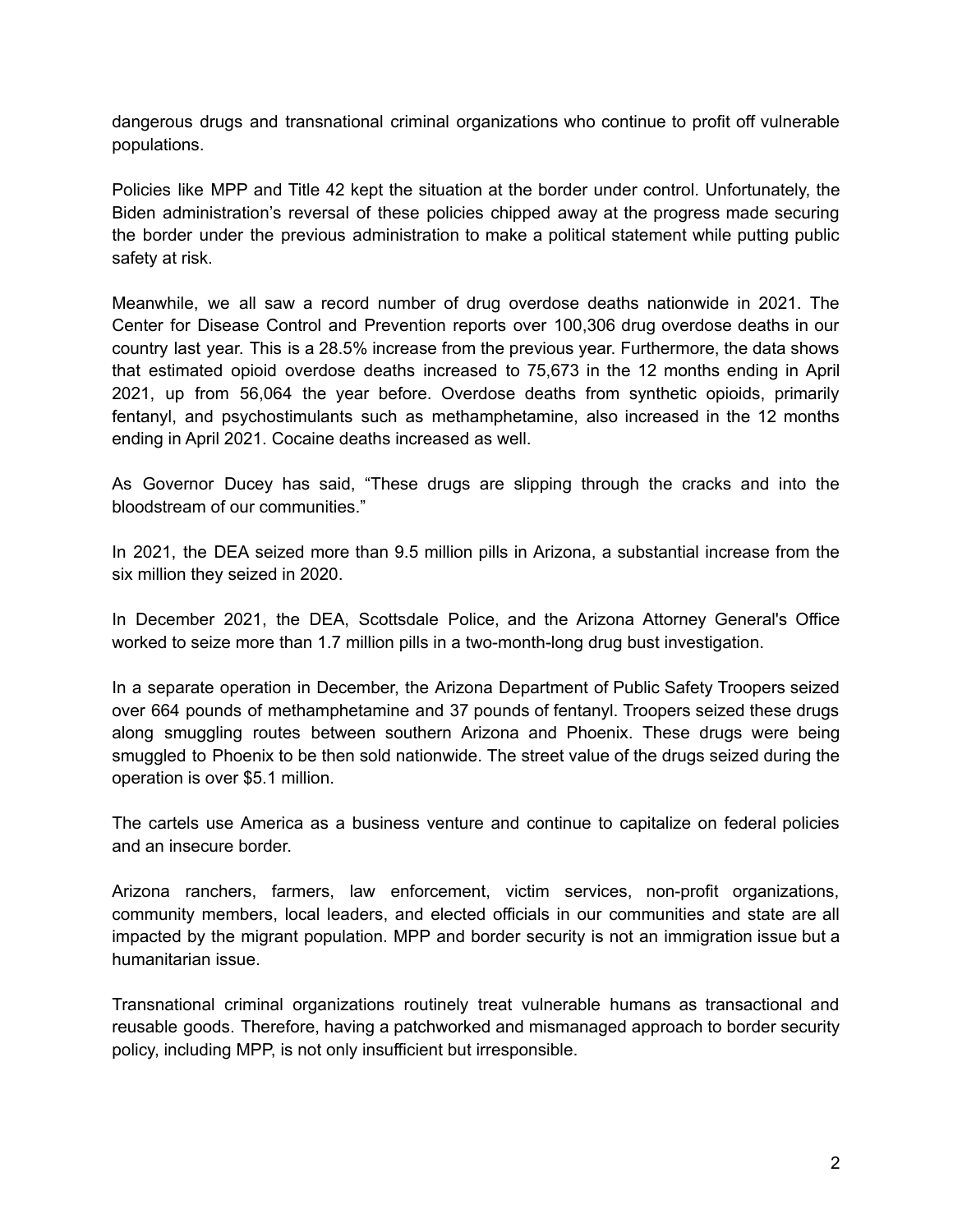Transnational criminal organizations (TCO) profit billions of dollars on human smuggling. Officials estimate TCOs profited \$3 billion from those smuggled into Arizona last year alone. These profits are fueling the drug smuggling operations of the cartels.

The albeit temporary repeal of MPP and similar policies have put vulnerable children in danger.

One family spent six hours in a storm on a small boat, with kids getting horribly sick. The family was kidnapped by a drug cartel and forced to pay a ransom to live during the journey.

Another family was torn apart forever when a mother and her 10-year-old daughter were found dead, and her two-year-old son was the only member to survive the dangerous journey. The two-year-old son was turned over to the federal government's custody — and as Governor Ducey has said, the federal government doesn't make a very good parent.

MPP is a critical tool to keep migrants safe — but it must be accompanied by consistent use and a consistent message enforcing the rule of law.

According to a 2020 report from Doctors Without Borders, over 57% of interviewed migrants and asylum seekers experienced some type of violence, including cases of assault, extortion, torture, and sexual assault. These crimes are devastating and directly result from the administration's misleading messaging that our nation's borders are open.

In my role, I have visited the border several times throughout my career and purposely several times during these last two years to see first-hand how the policies are impacting border security and the humanitarian crisis.

US Border Patrol made nearly 1.66 million arrests for unlawful crossings on the US-Mexico border during the fiscal year 2021, the highest annual number of apprehensions on record. As the number of migrants crossing increases, so does the number of criminals ready to exploit these vulnerable individuals.

Arizona encompasses two enormous, dangerous, geographically, politically, and economically complex CBP sectors, Tucson and Yuma. Here in Arizona, I hear from our law enforcement officials and community leaders every day as they recount the unfathomable number of apprehensions. Yet, across the Southwest border, we are seeing a record number of apprehensions, leading to an unknown number of getaways and migrants.

This last year, the Yuma Sector apprehended a Saudi immigrant with ties to a known terrorist organization.

Criminal organizations are smart. They are aware of the narrative and practice of federal policies and feed off of any perceived weak points. The art of misdirection and knowing when to fight your battles is not a secret held close. The Art of War is also a cautionary tale in these situations. TCOs know how to overwhelm the already exacerbated and preoccupied federal law